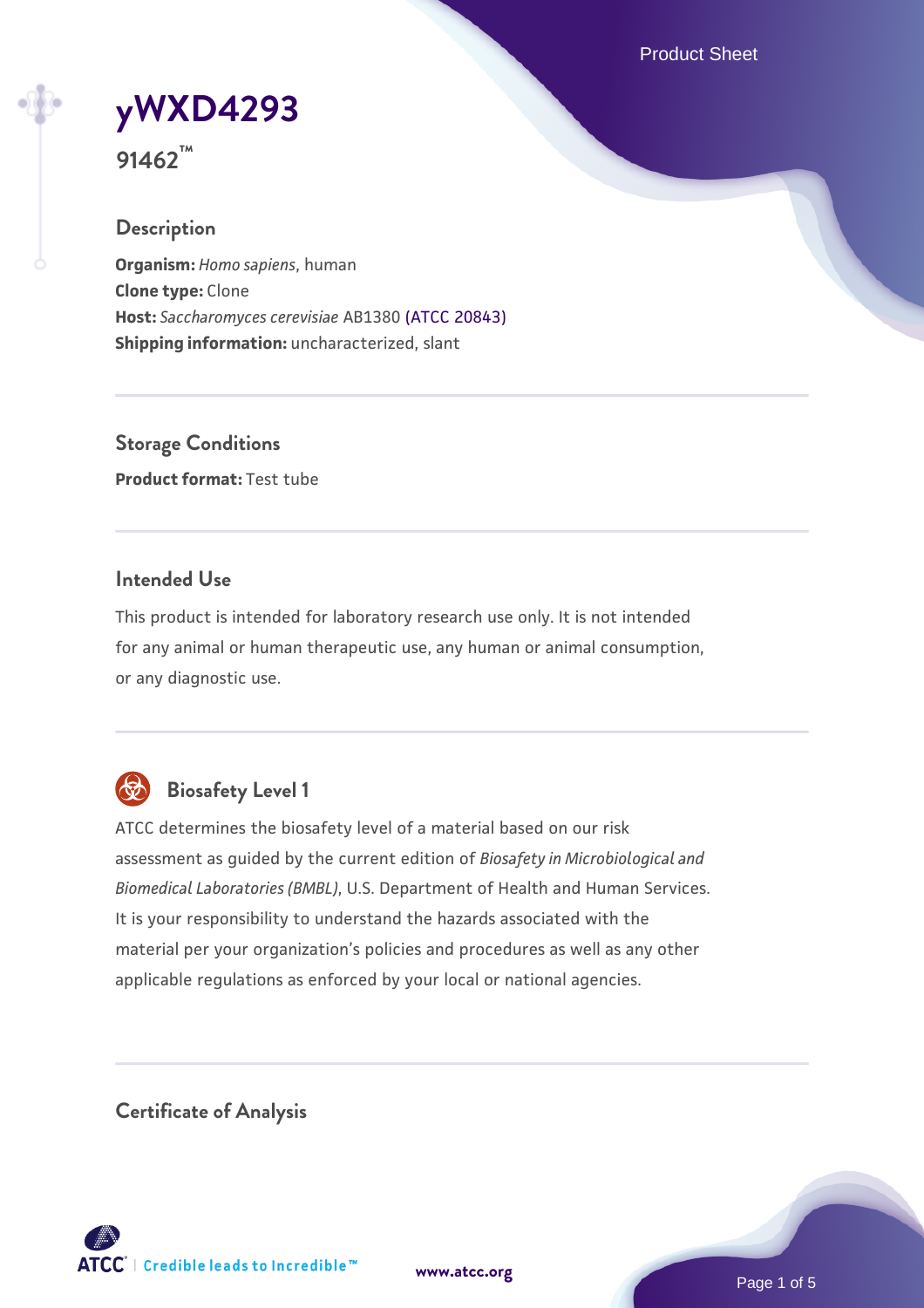# **[yWXD4293](https://www.atcc.org/products/91462)** Product Sheet **91462**

For batch-specific test results, refer to the applicable certificate of analysis that can be found at www.atcc.org.

### **Insert Information**

**Type of DNA:** genomic **Genome:** Homo sapiens **Chromosome:** X X pter-q27.3 **Gene name:** DNA Segment, single copy **Gene product:** DNA Segment, single copy [DXS3269] **Gene symbol:** DXS3269 **Contains complete coding sequence:** Unknown **Insert end:** EcoRI

#### **Vector Information**

**Construct size (kb):** 100.0 **Intact vector size:** 11.454 **Vector name:** pYAC4 **Type of vector:** YAC **Host range:** *Saccharomyces cerevisiae*; *Escherichia coli* **Vector information:** other: telomere, 3548-4235 other: telomere, 6012-6699 Cross references: DNA Seq. Acc.: U01086 **Cloning sites:** EcoRI **Markers:** SUP4; HIS3; ampR; URA3; TRP1 **Replicon:** pMB1, 7186-7186; ARS1, 9632-10376

# **Growth Conditions**

**Medium:** 



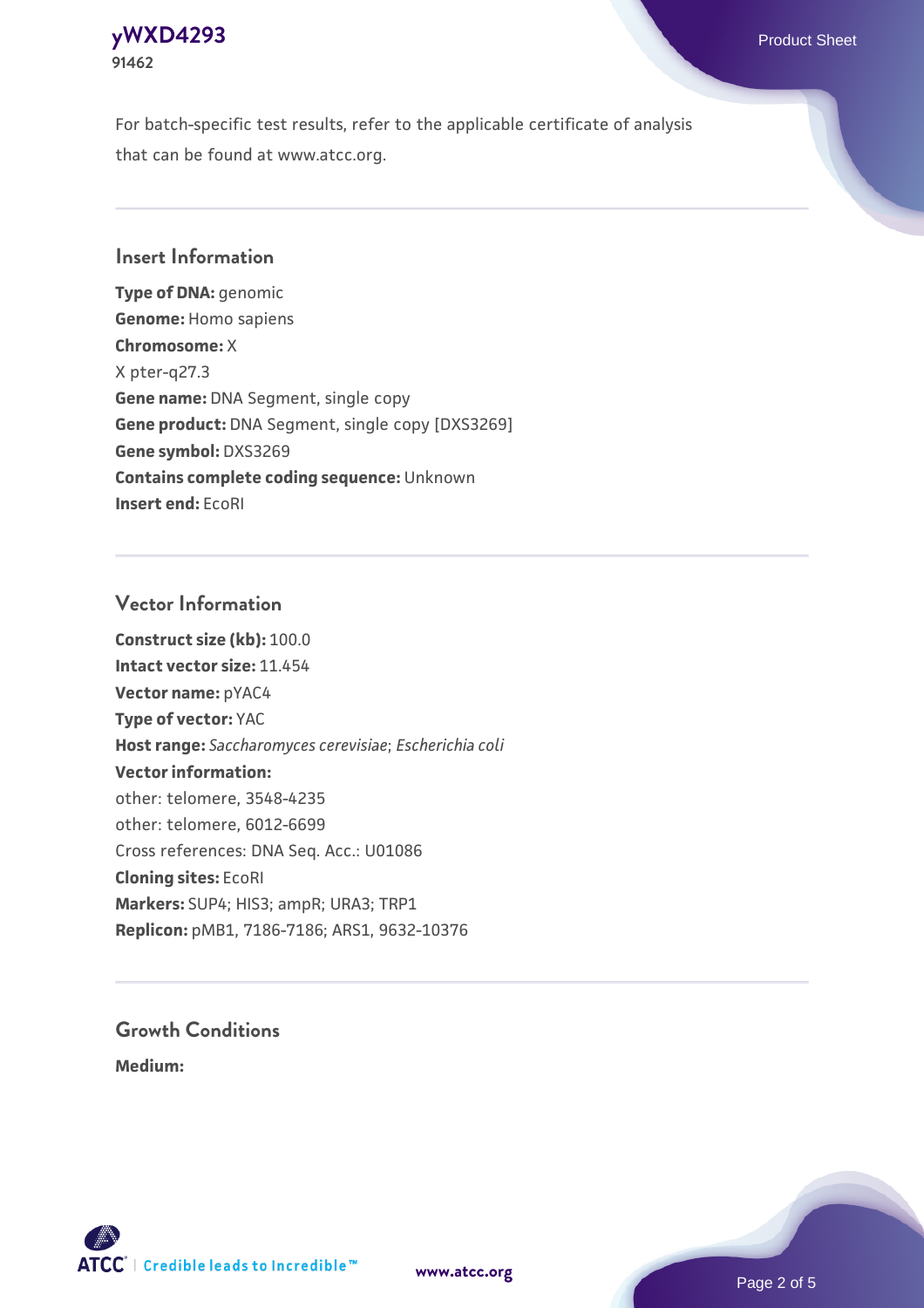#### **[yWXD4293](https://www.atcc.org/products/91462)** Product Sheet **91462**

[ATCC Medium 1245: YEPD](https://www.atcc.org/-/media/product-assets/documents/microbial-media-formulations/1/2/4/5/atcc-medium-1245.pdf?rev=705ca55d1b6f490a808a965d5c072196) **Temperature:** 30°C

#### **Notes**

More information may be available from ATCC (http://www.atcc.org or 703- 365-2620).

# **Material Citation**

If use of this material results in a scientific publication, please cite the material in the following manner: yWXD4293 (ATCC 91462)

## **References**

References and other information relating to this material are available at www.atcc.org.

## **Warranty**

The product is provided 'AS IS' and the viability of ATCC® products is warranted for 30 days from the date of shipment, provided that the customer has stored and handled the product according to the information included on the product information sheet, website, and Certificate of Analysis. For living cultures, ATCC lists the media formulation and reagents that have been found to be effective for the product. While other unspecified media and reagents may also produce satisfactory results, a change in the ATCC and/or depositor-recommended protocols may affect the recovery, growth, and/or function of the product. If an alternative medium formulation or reagent is used, the ATCC warranty for viability is no longer



**[www.atcc.org](http://www.atcc.org)**

Page 3 of 5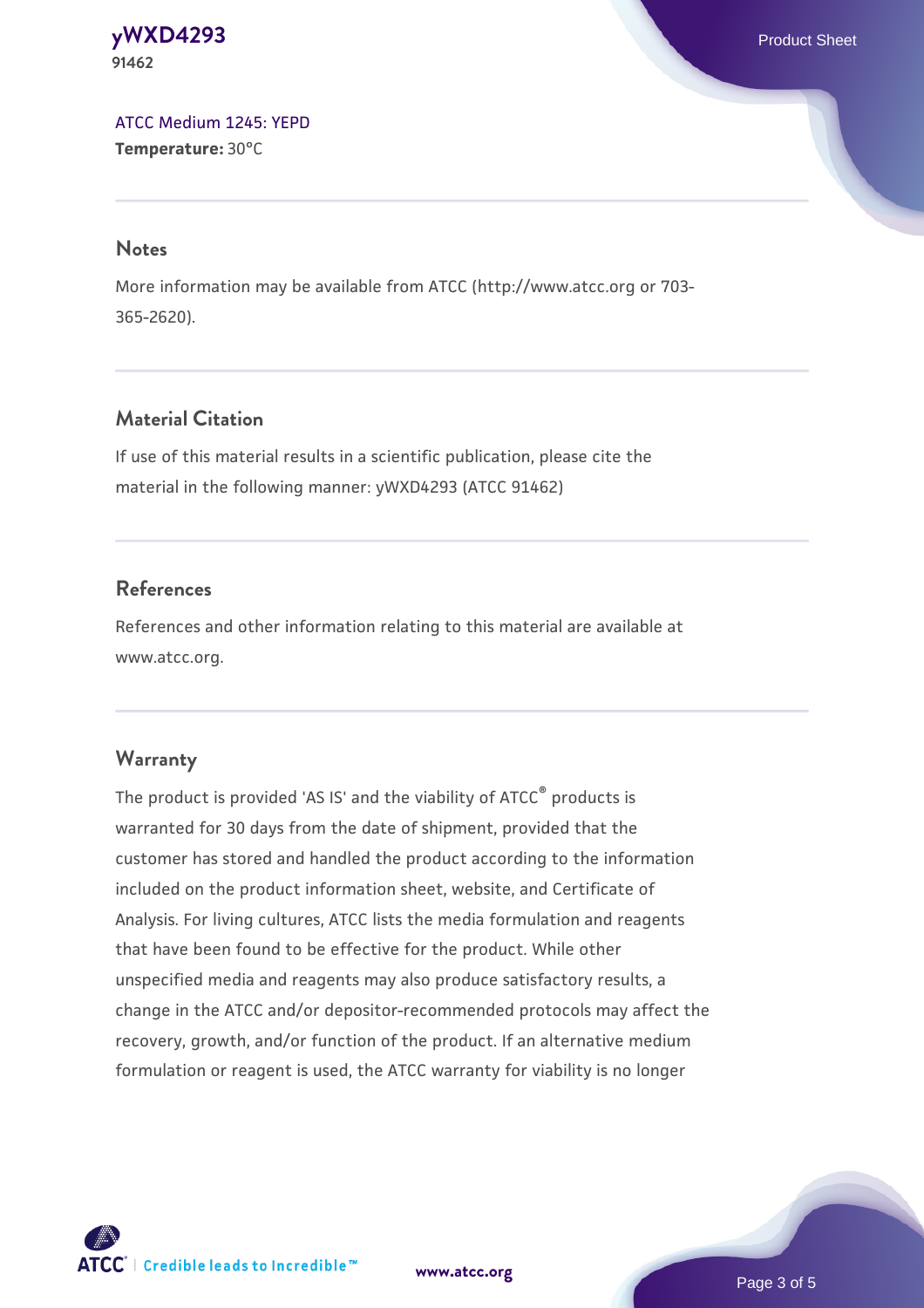**[yWXD4293](https://www.atcc.org/products/91462)** Product Sheet **91462**

valid. Except as expressly set forth herein, no other warranties of any kind are provided, express or implied, including, but not limited to, any implied warranties of merchantability, fitness for a particular purpose, manufacture according to cGMP standards, typicality, safety, accuracy, and/or noninfringement.

#### **Disclaimers**

This product is intended for laboratory research use only. It is not intended for any animal or human therapeutic use, any human or animal consumption, or any diagnostic use. Any proposed commercial use is prohibited without a license from ATCC.

While ATCC uses reasonable efforts to include accurate and up-to-date information on this product sheet, ATCC makes no warranties or representations as to its accuracy. Citations from scientific literature and patents are provided for informational purposes only. ATCC does not warrant that such information has been confirmed to be accurate or complete and the customer bears the sole responsibility of confirming the accuracy and completeness of any such information.

This product is sent on the condition that the customer is responsible for and assumes all risk and responsibility in connection with the receipt, handling, storage, disposal, and use of the ATCC product including without limitation taking all appropriate safety and handling precautions to minimize health or environmental risk. As a condition of receiving the material, the customer agrees that any activity undertaken with the ATCC product and any progeny or modifications will be conducted in compliance with all applicable laws, regulations, and guidelines. This product is provided 'AS IS' with no representations or warranties whatsoever except as expressly set forth herein and in no event shall ATCC, its parents, subsidiaries, directors, officers, agents, employees, assigns, successors, and affiliates be liable for indirect, special, incidental, or consequential damages of any kind in connection with or arising out of the customer's use of the product. While reasonable effort is made to ensure authenticity and reliability of materials on deposit, ATCC is not liable for damages arising from the misidentification or



**[www.atcc.org](http://www.atcc.org)**

Page 4 of 5